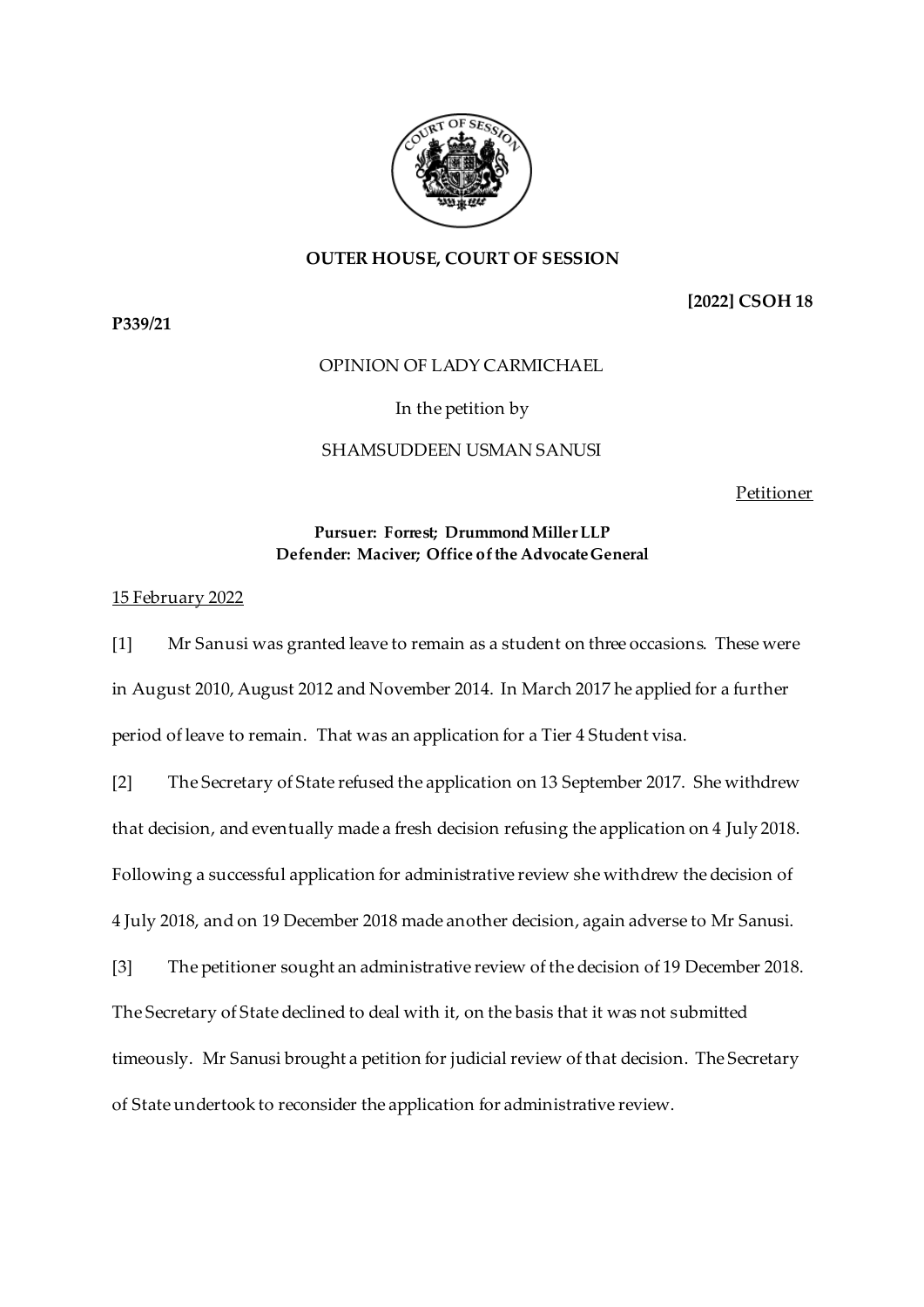[4] She made a decision on the application for administrative review on 1 August 2020. It was adverse to Mr Sanusi. She withdrew the decision, and undertook to reconsider the matter. She did so, making a further decision on 5 February 2021.

[5] This petition seeks a declarator that the respondent has unreasonably prolonged consideration of the application for further leave to remain. It seeks reduction on the basis that the Secretary of State erred in law in making the decision of 5 February 2021.

#### **Delay**

[6] The case so far as based on delay is not well-founded. As Mr Forrest accepted, in order to obtain a remedy of any sort, Mr Sanusi would have to identify delay that has resulted in unlawful decision making. He does not say that the result of his application would be any different had it been decided at an earlier date. His complaint is that he has been left in a state of uncertainty over a protracted period.

[7] The first point to observe is that he made an application in March 2017. It was determined in December 2018, after the respondent had already made, withdrawn, and remade her decision on two occasions. The time that has elapsed since then has been while an application for administrative review has been pending. During that period, there have been judicial review proceedings, a decision made and withdrawn, and then, finally, a further decision made. There has not been a lengthy period during which the Secretary of State has simply declined to make any decision. There is in any event no specified period within which an immigration decision must be made: *EB (Kosovo)* v *Secretary of State for the Home Department* [2009] 1 AC 1159, paragraph 13.

[8] Delay in a decision making process may be relevant to article 8 claims in the way envisaged by the House of Lords in *EB (Kosovo)* at paragraphs 14 and 15. It may also be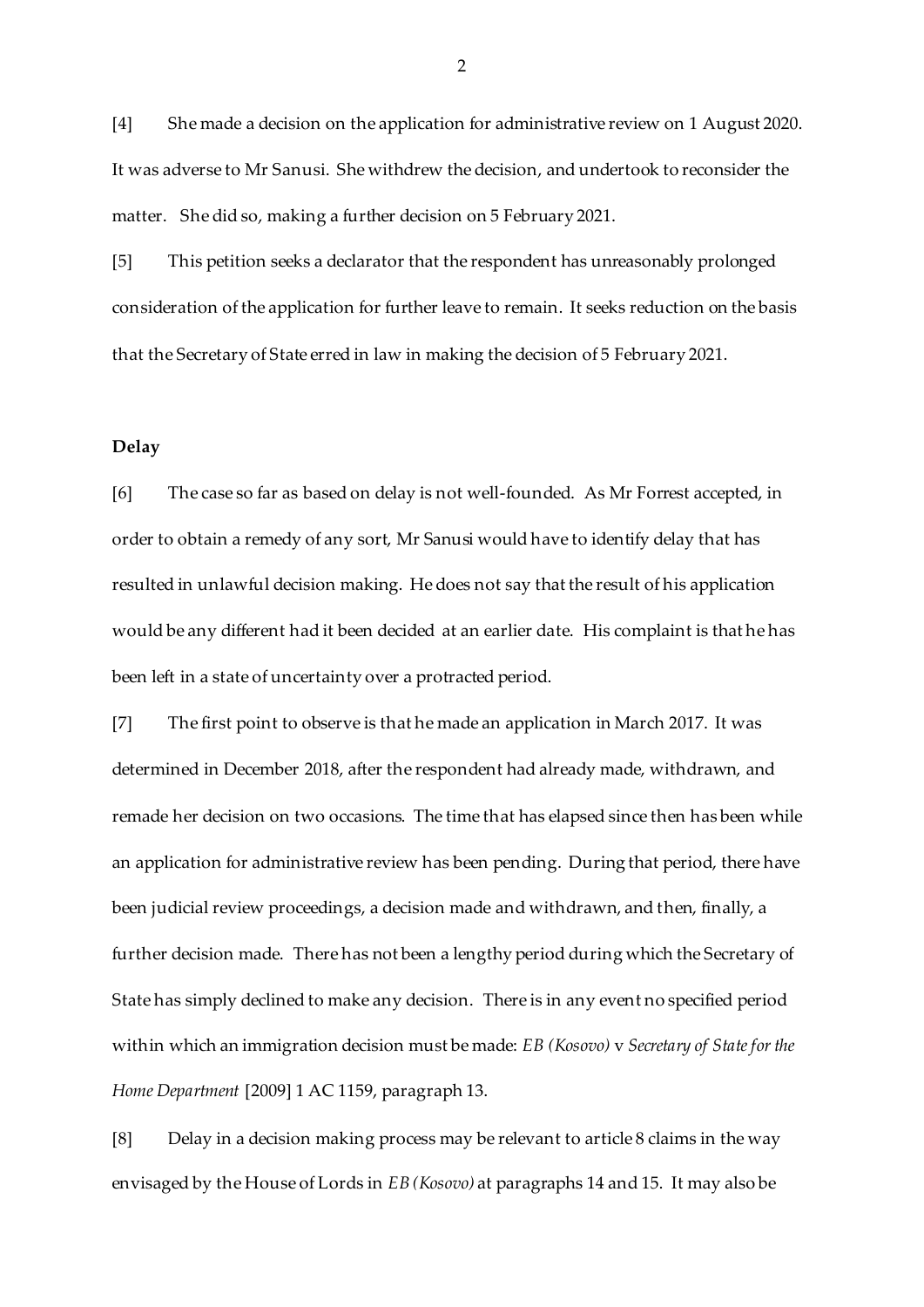relevant in reducing the weight to be given to the requirements of firm and fair immigration, if the delay is shown to be the result of a dysfunctional system which yields unpredictable, inconsistent and unfair outcomes: *EB (Kosovo)* paragraph 16. Nothing in the circumstances of this case comes close to demonstrating either of those situations.

## *Error in law*

[9] The decision of 5 February 2021 is a decision made on an application for

administrative review made under Appendix AR of the Immigration Rules. The following

are the relevant provisions:

"Introduction

Administrative review is available where an eligible decision has been made. Decisions eligible for administrative review are listed in paragraphs AR3.2, AR4.2 or AR5.2 of this Appendix.

Administrative review will consider whether an eligible decision is wrong because of a case working error and, if it is considered to be wrong, the decision will be withdrawn or amended as set out in paragraph AR2.2 of this Appendix.

Rules about how to make a valid application for administrative review are set out at paragraphs 34M to 34Y of these Rules.

#### Definitions

AR1.1 For the purpose of this Appendix the following definitions apply:

…

Case working error: an error in decision-making listed in paragraph AR2.11

AR2.4 The Reviewer will not consider any evidence that was not before the original decision maker except where:

(a) evidence that was not before the original decision maker is submitted to demonstrate that a case working error as defined in paragraph AR2.11 (a), (b) or (c) has been made; or

(b) the evidence is submitted to demonstrate that the refusal of an application for permission to stay under paragraphs 9.7.1, 9.7.2 or 9.7.3 of Part 9 of these Rules was a case working error and the applicant has not previously been served with a decision to: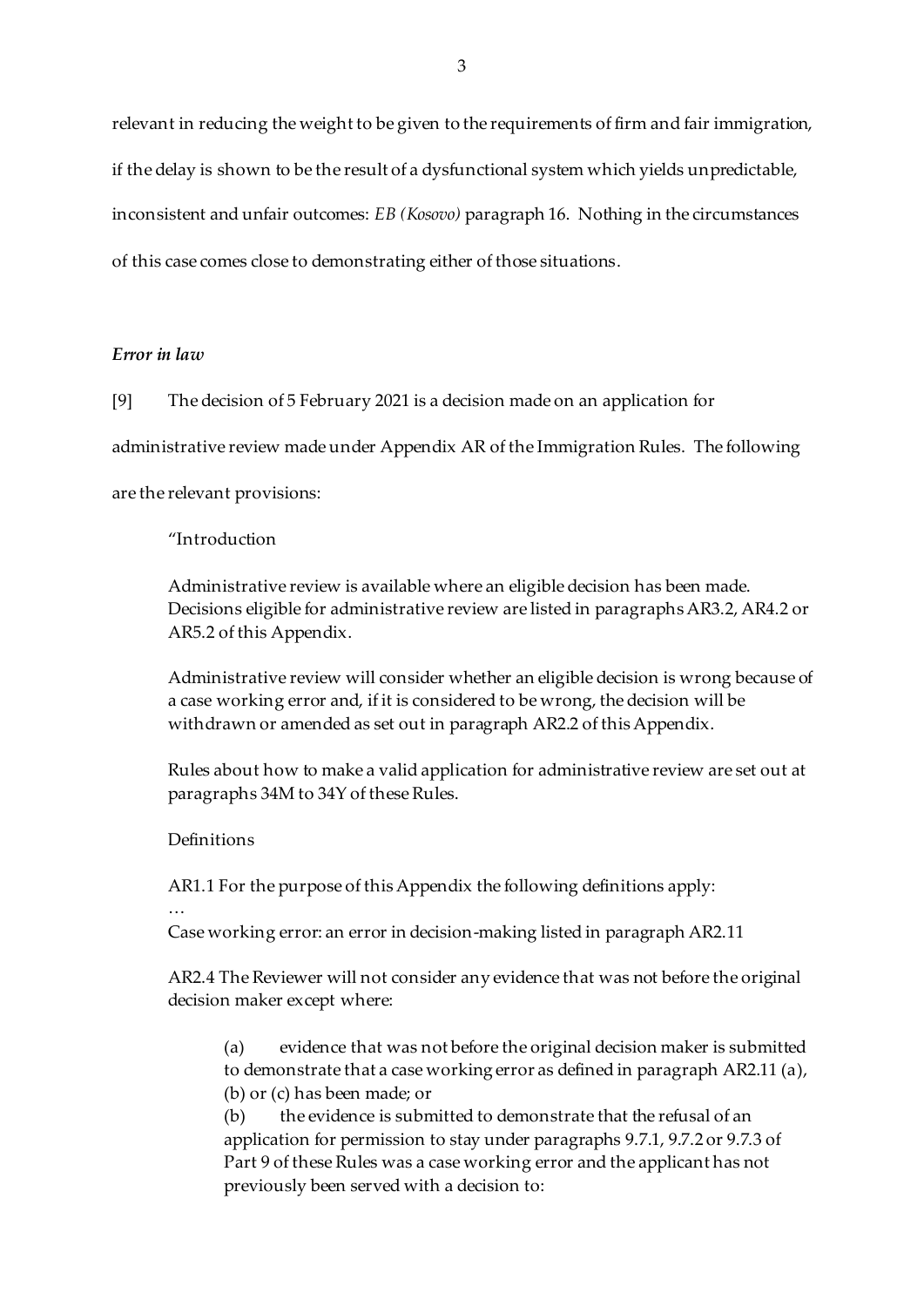(i) refuse an application for entry clearance, leave to enter or leave to remain;

(ii) revoke entry clearance, leave to enter or leave to remain;

(iii) cancel leave to enter or leave to remain;

(iv) curtail leave to enter or leave to remain; or

 $(v)$  remove a person from the UK, with the effect of invalidating leave to enter or leave to remain,

which relied on the same findings of facts.

…

What is a case working error?

AR2.11 (a) Where the original decision maker's decision to:

(i) refuse an application on the basis of paragraph 9.7.1, 9.7.2, 9.8.1 or 9.8.2 of Part 9 of these Rules; or

(ii) cancel leave to enter or remain which is in force under paragraph 9.7.3 of Part 9 of these Rules; or

(iii) refuse an application of the type specified in paragraph AR3.2(d) of these Rules on grounds of deception; or

(iv) cancel leave to enter or remain which is in force under paragraph A3.2(b) of Annex 3 to Appendix EU or paragraph A3.4(b) of Annex 3 to Appendix EU (Family Permit) of these Rules; or

(v) refuse permission to enter or stay which is in force under paragraph HV11.1(c) of Appendix S2 Healthcare Visitor; or

(vi) refuse permission to enter which is in force under paragraph

SPS10.1(c) of Appendix Service Providers from Switzerland; is incorrect;

(b) Where the original decision maker's decision to refuse an application on the basis that the date of application was beyond any time limit in these Rules was incorrect;

(c) Where the original decision maker's decision not to request specified documents under paragraph 245AA of these Rules was incorrect;

(d) Where the original decision maker otherwise applied the Immigration Rules incorrectly; or

(e) Where the original decision maker failed to apply the Secretary of State's relevant published policy and guidance in relation to the application.

Decisions eligible for administrative review in the United Kingdom

AR3.1 Administrative review is only available where an eligible decision has been made.

AR3.2 An eligible decision is:

(a) A decision on an application where the application was made on or after 20th October 2014 for leave to remain as:

(i) a Tier 4 Migrant under the Points Based System"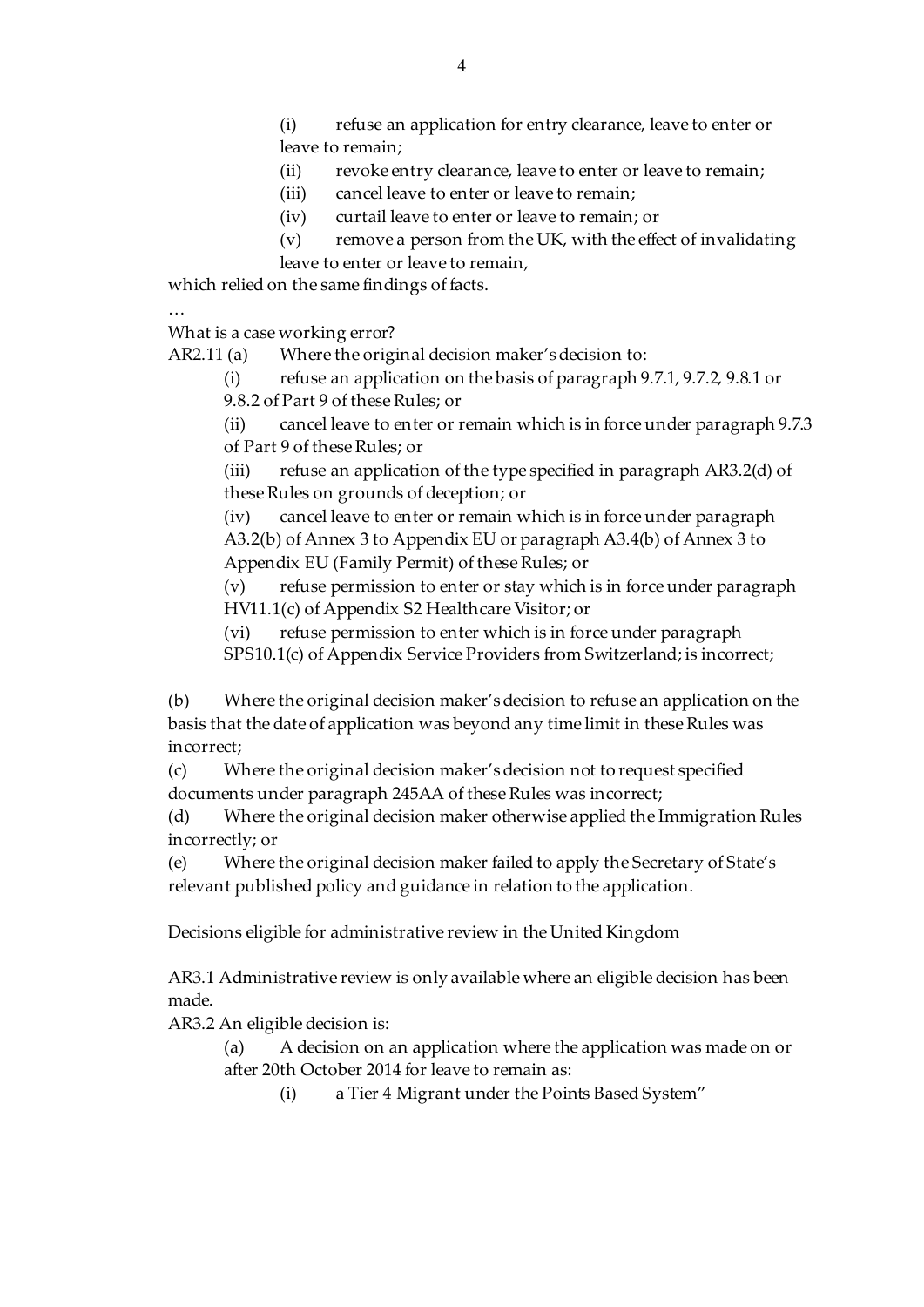[10] Paragraph AR 2.4 makes it explicit that the reviewer will not consider evidence that was not before the original decision maker, save in specified circumstances. These are, broadly, to show that a case working error, as defined in the rules, has been made. The relevant definition of "case working error" for the purposes of this case is that in paragraph AR 2.11(d). Administrative review is not a process to allow an applicant to submit additional material in support of his application after a decision adverse to him.

[11] At the time of the decision in December 2018, the Secretary of State was considering the application under paragraph 245ZX(d) of the Immigration Rules. That required Mr Sanusi to have 10 points under paragraphs 10 to 14 of Appendix C to the Immigration Rules. The difficulty that he has encountered with his application was in relation to his ability to obtain 10 points under Appendix C; that is, to satisfy the criteria relating to available funds for his maintenance. Appendix C made detailed provision about this. He had to provide specified documents that showed that funds were available to him: Appendix C, paragraph 1A(ca)(i). The specified documents are, broadly, personal bank or building society statements satisfying particular requirements: Paragraph 1B(a) of Appendix

[12] Paragraphs 13 and 13B of Appendix C provided:

"13. Funds will be available to the applicant only where the specified documents show, or where permitted by these Rules, the applicant confirms that the funds are held or provided by:

…

 $C_{n}$ 

(ii) the applicant's parent(s) or legal guardian(s) and the parent(s) or legal guardian(s) have provided written consent that their funds may be used by the applicant in order to study in the UK;

13B. If the applicant is relying on the provisions in paragraph 13(ii) above, they must provide:

(a) one of the following documents:

(i) their birth certificate showing names of their parents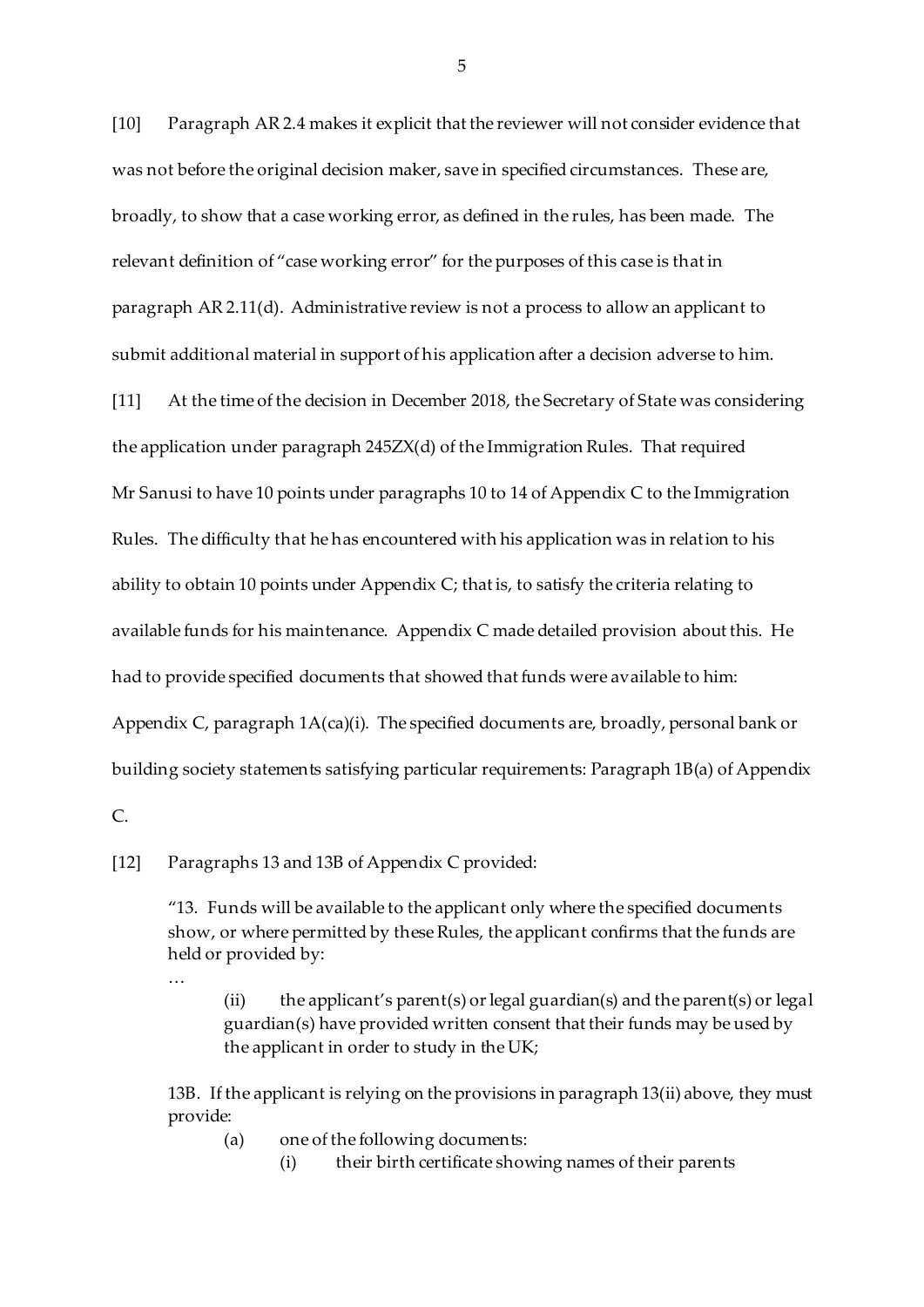(ii) their certificate of adoption showing the names of both parent(s) or legal guardian, or

(iii) a Court document naming their legal guardian"

[13] In March 2017 Mr Sanusi provided the Secretary of State with a letter which bore to be from Haruna Usman Sanusi, PhD, OON, FCMA. The author (whose gender is not explicit in the letter) said that Mr Sanusi was their younger brother and that they would "continue to be responsible for his tuition fees, up keep allowance and general care until completion of his studies in the UK". It attached a United Bank for Africa Statement in the name "Mrs Sanusi Haroun Usman".

[14] The decision of 13 September 2017 referred to Mr Sanusi's failure to provide evidence of relationship with his sponsor as required in paragraph 13B(a) of Appendix C to the Immigration Rules.

[15] In the application for administrative review of the decision of September 2017, Mr Sanusi referred to his sponsor as his brother. He also referred to a request to him by email of 6 May 2017 for a court document stating the relationship between him and his sponsor. He referred to the submission on or before 5 June 2017 of an affidavit from his sponsor confirming the relationship between them.

[16] A decision of 8 November 2017 contains the following:

"The fact that your brother provided a court affidavit to confirm he is your legal guardian has not been questioned. However the bank statements provided to assess the maintenance funds were in the name of Mrs Sanusi Haroun Usman and not your legal guardian Dr Haruna Usman Sanusi".

[17] The decision of 4 July 2018 refers to communication about the affidavit by email on 17 May (year unspecified). A copy of an affidavit dated 29 September 2017 is 6/18.2 in this process. The email refers to internal guidance stating that an affidavit is not acceptable. The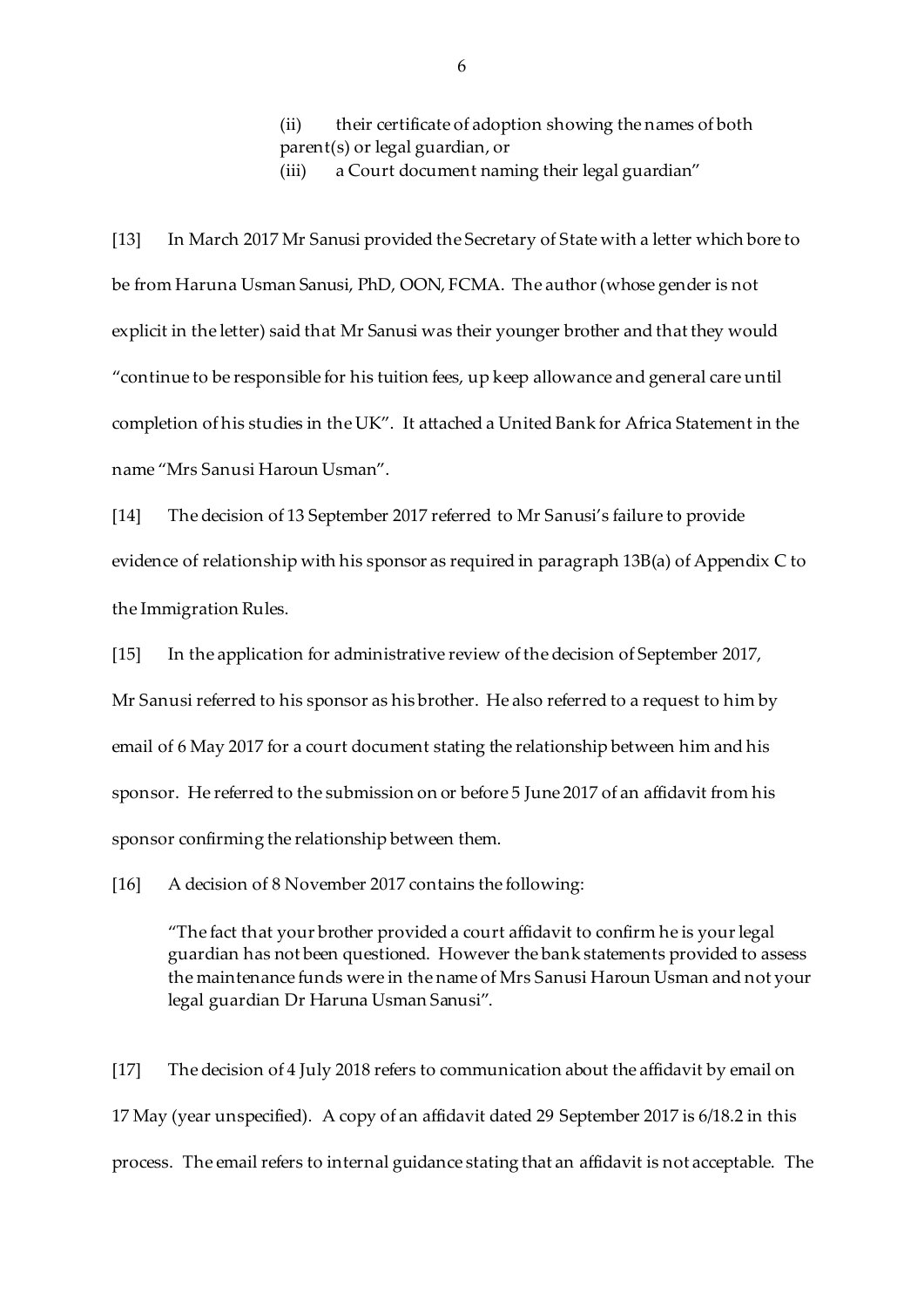guidance as quoted in the email is unhappily phrased, in that it says that an affidavit is

simply a claim to relationship, and not evidence of that relationship. It is, however,

reasonably clear that the caseworker was indicating that the Secretary of State did not

consider that the affidavit satisfied the requirements of paragraph 13B(a)(iii) because it was

not a court document of the sort contemplated in that paragraph.

[18] The decision of 19 December 2018 includes the following:

" … as evidence of maintenance you have submitted a bank statement belonging to Mrs Sanusi Haroun Usman, and in view of the fact that Mrs Sanusi Haroun Usman does not meet any of the requirements as specified in paragraph 13 of Appendix C of the Immigration Rules, your proposed sponsorship is not acceptable. …

A letter of consent from Mrs Sanusi Haroun Usman has not been provided for you to use her funds thus the decision has been made not to request the additional documentation as it is not anticipated that addressing the above omission or error would lead to a grant of leave.

…

Additionally you provided an affidavit by Dr Haruna Usman Sanusi who states to be your biological brother and confirming his willingness to provide financial assistance … Evidence of funds which is not in the applicant's own name must be in the name or names of people with parental responsibility for them.

…

As Mrs Sanusi Haroun Usman along with Dr Haruna Usman Sanusi do not meet any of the above requirements, they are not allowed to act as your financial sponsor … … the affidavit from the High Court of Justice in Abuja this can also not be used as form of evidence of maintenance."

[19] On 12 October 2020 Mr Sanusi's solicitors submitted further material on his behalf.

This was a letter from his financial sponsor, and an up-to-date bank statement in the name

Sanusi Haroun Usman (without the prefix, "Mrs").

[20] The administrative review decision of 5 February 2021 gives reasons which are

generally consistent with those given in the decision of 19 December 2018. There was no

information to show that Mrs Sanusi Haroun Usman was allowing Mr Sanusi to use her

funds for maintenance; Mrs Sanusi Haroun Usman and Dr HarunaUsman Sanusi were not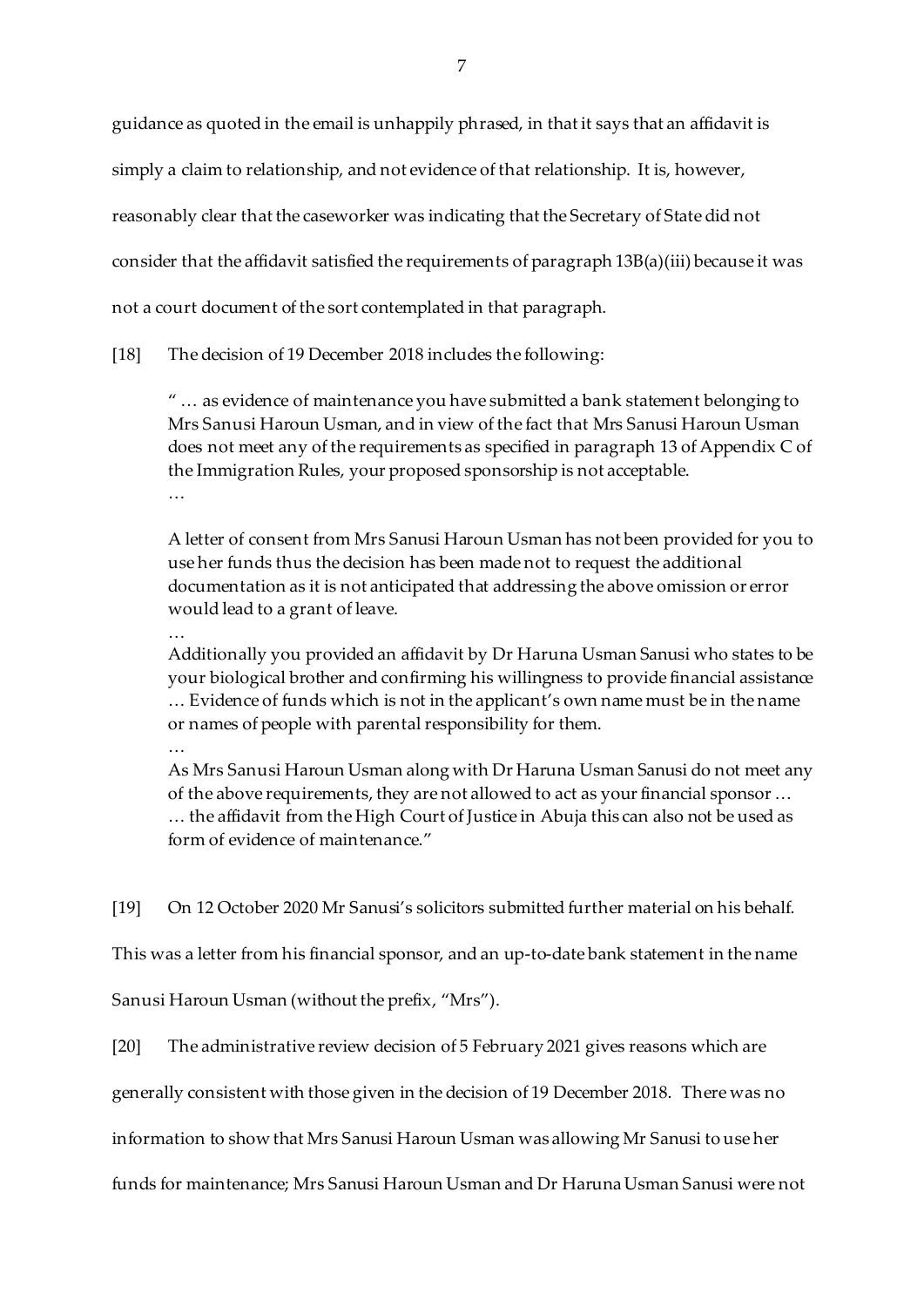parents, legal guardians or in any other permitted category of sponsor; and the Secretary of State did not accept the affidavit as proof that Dr Haruna Usman Sanusi was Mr Sanusi's legal guardian.

#### *Irrationality*

[21] Mr Forrest maintained that the decision of 5 February 2021 was irrational because in the series of withdrawn decisions preceding it, the Secretary of State had given different reasons for rejecting the application. Some of the withdrawn decisions did not mention any deficiency in the bank statements, but instead focused on a lack of satisfactory evidence that the sponsor was Mr Sanusi's legal guardian, and could be read as accepting the sufficiency or quality of that evidence. Others focused on the bank statements.

[22] All the decisions apart from those of 5 February 2021 and 19 December 2018 have been withdrawn by the Secretary of State in the face of Mr Sanusi's requests for review and challenges by way of judicial review. The need, or perceived need, for their withdrawal may not reflect particularly well on the decisions or decision-making in question. It means, however, that there is little that can be safely drawn from the reasons given in them. The focus in this petition must be on the administrative review decision of 5 February 2021. The application under review in that decision was the one of 19 December 2018. It was in respect of that decision that Mr Sanusi required to show, in his application for administrative review, that there had been a case working error. The detail of the other decisions is irrelevant. If the Secretary of State has in one or more of the earlier, withdrawn decisions erroneously failed to notice a deficiency in the application on which she was entitled to rely, she is not bound by her earlier approach.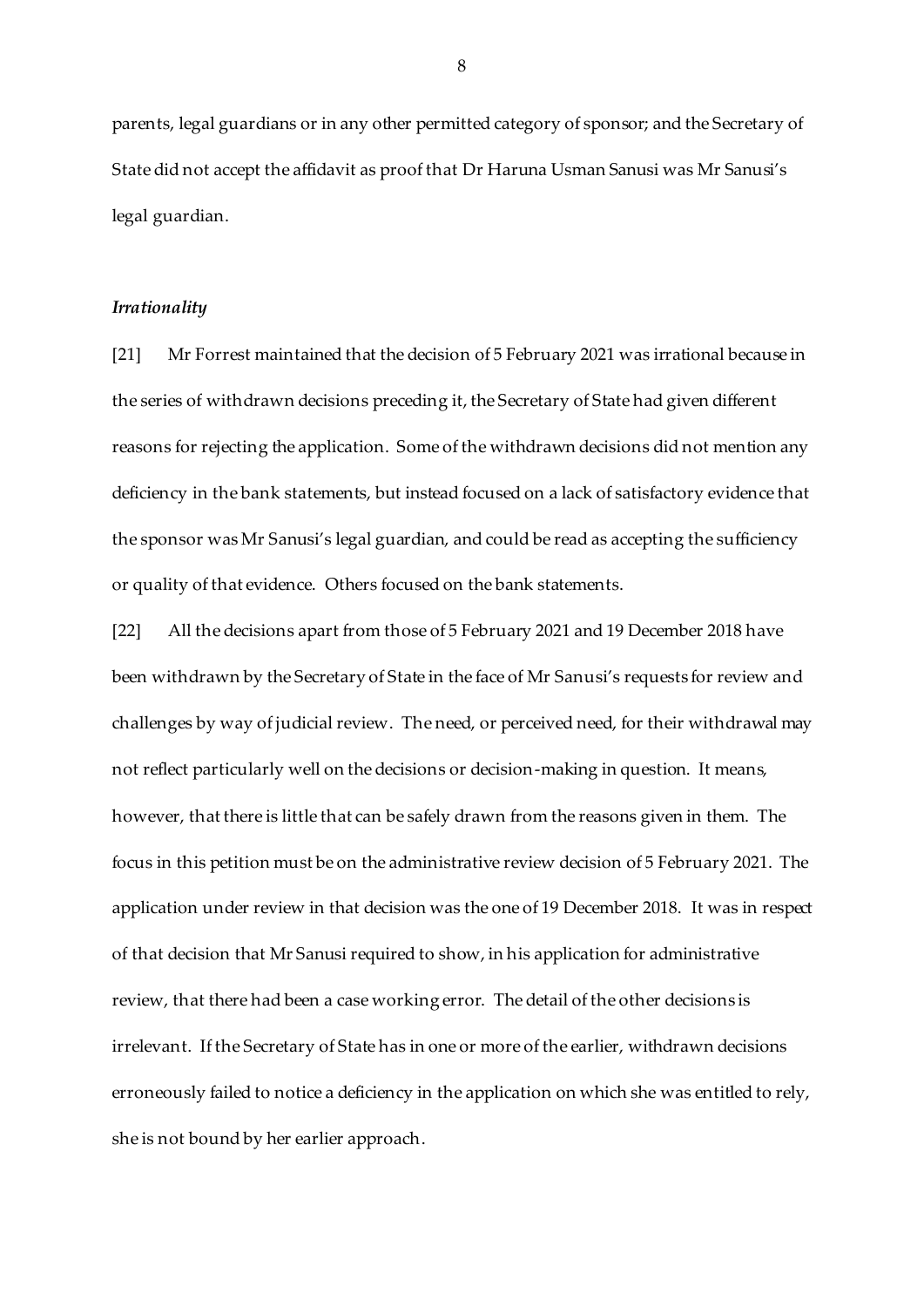[23] In particular, she is not bound by any acceptance by her in the withdrawn decision of 8 November 2017 that the affidavit was sufficient to satisfy the requirements of paragraph 13B(a)(iii). I express no view as to whether the decision should be read as indicating that she did accept that.

### *Failure to take into account relevant material*

[24] Mr Forrest's submission was that the reviewer should have considered evidence that was not before the original decision maker, namely the additional material submitted in October 2020. He did not submit that the rules required the reviewer to do so because the new material showed that a case working error, as defined, had occurred. The decision making was irrational because it had failed to take into account that circumstances had changed during the period when decision making was taking place. The Immigration Rules relevant to students had themselves changed during the period, on 22 October 2020. There were grounds for departing from the usual rule that only information before the original decision-maker was relevant.

[25] The Immigration Rules relating to administrative review preclude the consideration of new material, unless the new material demonstrates a case working error. The Secretary of State was correct to leave the new material out of account in determining the application for administrative review. It does not matter that the Immigration Rules had changed in the meantime. The question was whether there had been a case working error in the decision of 19 December 2018, on the rules that applied at the time: cf *EB (Kosovo)*, paragraph 13.

[26] In the course of submission Mr Forrest touched on a further point, not mentioned in his note of argument, to the effect that the Secretary of State had not been entitled to approach the affidavit submitted in 2017 in the way that she did, having regard to